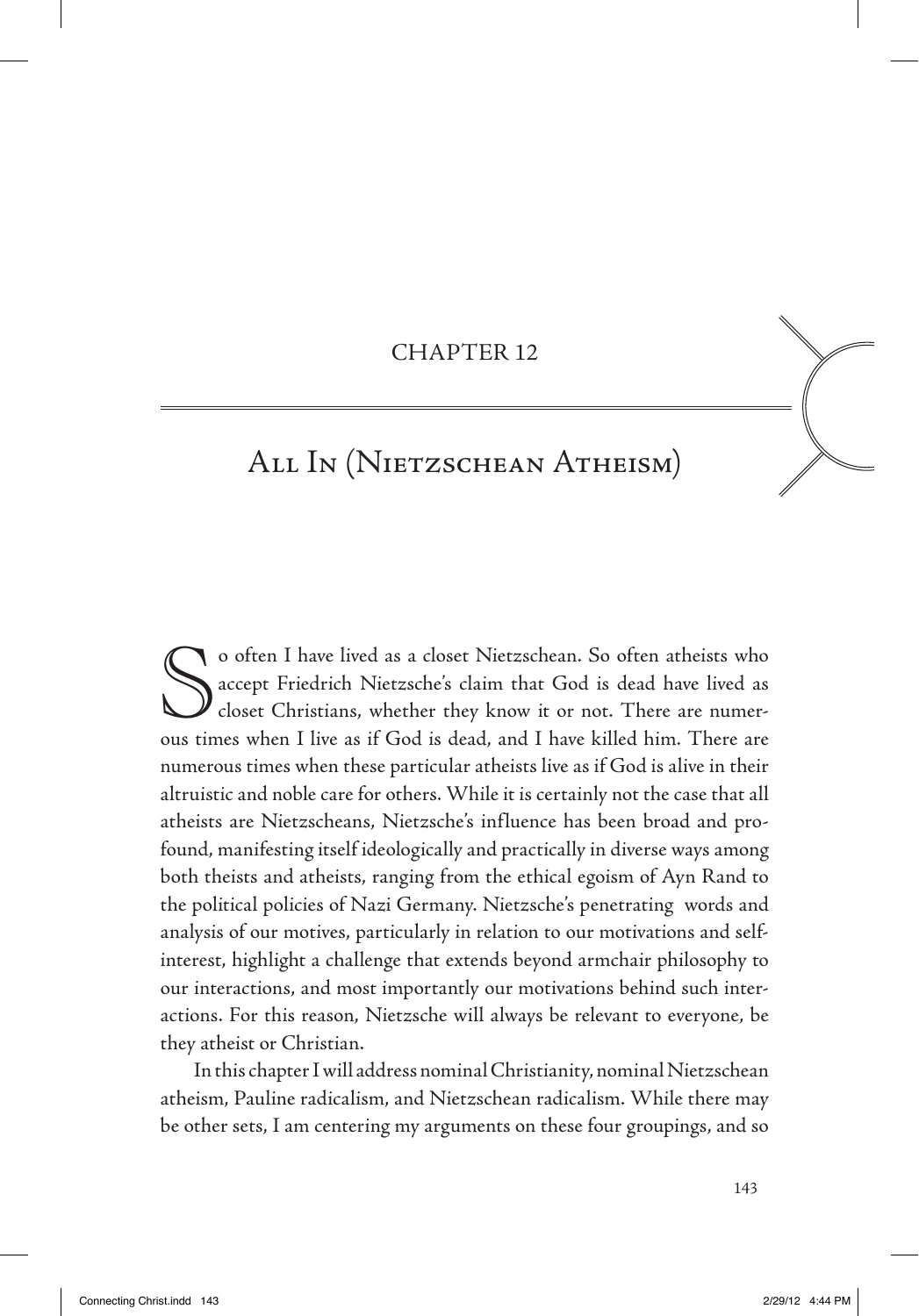my arguments are limited to them.<sup>1</sup> I will challenge both nominal Christians and nominal Nietzschean atheists to get out of their respective closets and go "all in": nominal Christians to live in light of the crucified and risen God, and nominal and inconsistent Nietzscheans who claim that God is dead to live in light of this claim.

I encourage people to take seriously the relation of their worldviews to their lifestyles, thinking through where their convictions would logically or naturally lead them in terms of action. One thing I appreciate about the atheist Friedrich Nietzsche is that he sought to be consistent in this way. He carefully thought through the connection between his belief that God is dead and how people should live in view of this belief.

Now to be sure, I struggle with the notions of atheism and secularism, and not simply in terms of their adherents' denial of theism. For one, even if somebody denies theism, such denial does not mean that one is denying deity. For as Paul Tillich wrote, whatever concerns us ultimately is our god.2 Based on this definition of deity, even sex, money, power, and fame function as gods. And while secularists may deny sacredness in principle, many secularists affirm the sacredness of human life and nature. From this vantage point, humanity and the world can also function as deities.

While I struggle with the notions and definitions of atheism and secularism, I also struggle with atheists who affirm Nietzsche's claim that God is dead and don't live in light of that claim. I should add that I also struggle with myself—when I as a Christian don't live in an intellectually honest way. The only way that a Christian can rightfully live out his Christianity is the way Paul did (Acts 20; 1 Corinthians 15; Philippians 1).

In Philippians 1:21, Paul is writing from a Roman jail cell and says, "For to me, to live is Christ and to die is gain." In Acts 20:24, 33–35, Paul is bidding good-bye for the last time in his life to the Ephesian church and says,

I consider my life worth nothing to me, if only I may finish the race and complete the task the Lord Jesus has given me—the task of testifying to the gospel of God's grace. . . . I have not coveted anyone's silver or gold or clothing. You yourselves know that these hands of mine have supplied my own needs and the needs of my companions. In everything I did, I showed you that by this kind of hard work we must help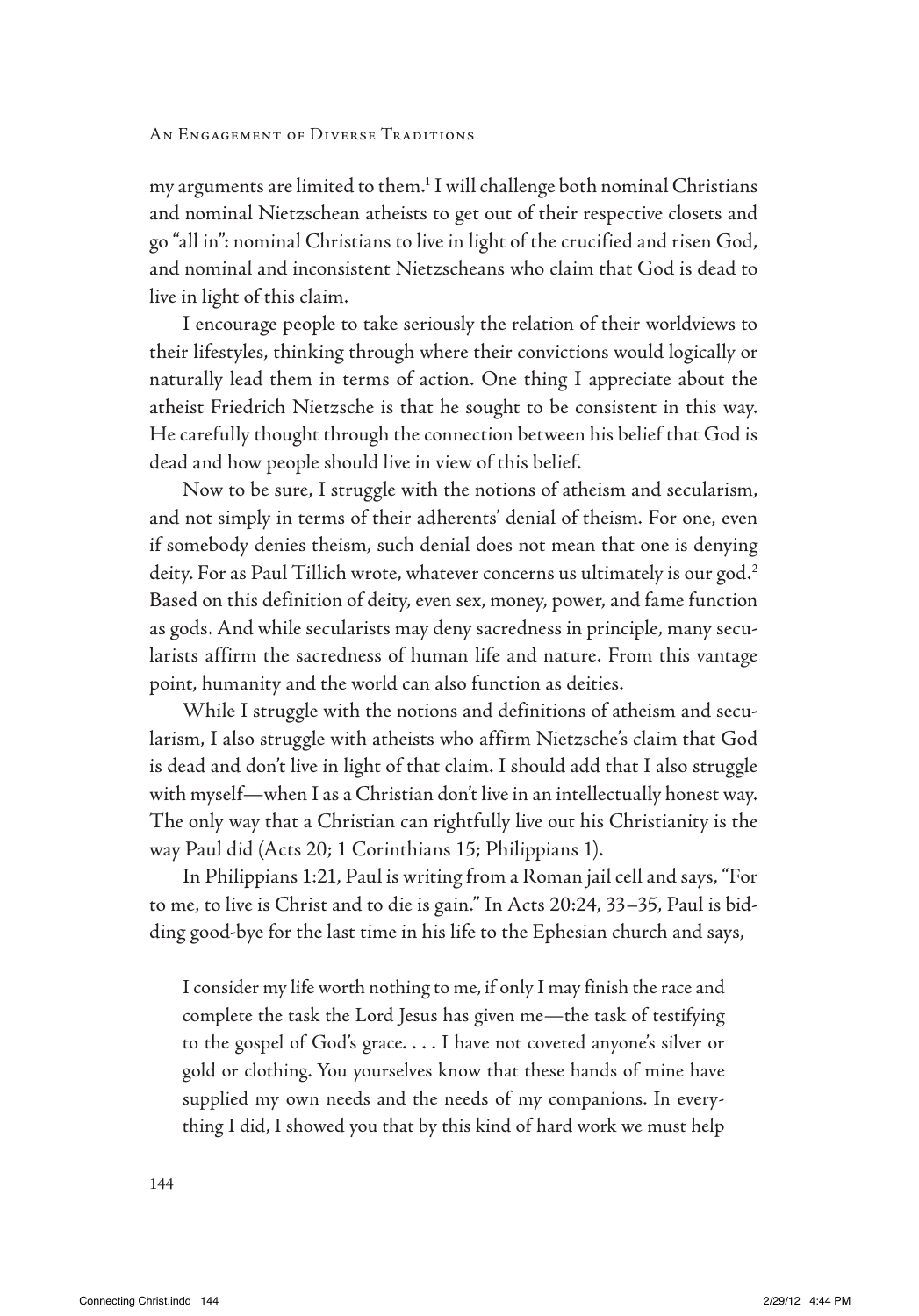the weak, remembering the words the Lord Jesus himself said: "It is more blessed to give than to receive."

In 1 Corinthians 15:29–32, Paul continues:

Now if there is no resurrection, what will those do who are baptized for the dead? If the dead are not raised at all, why are people baptized for them? And as for us, why do we endanger ourselves every hour? I die every day—I mean that, brothers—just as surely as I glory over you in Christ Jesus our Lord. If I fought wild beasts in Ephesus for merely human reasons, what have I gained? If the dead are not raised,

"Let us eat and drink, "for tomorrow we die."

Everything Paul suffered, he did so based on the resurrection of Jesus Christ from the dead, the resurrection hope he had, and the gracious love he experienced as Jesus forgave him for having persecuted the church and made him his ambassador in chains for the gospel. As a result, the least of the apostles worked harder than all of the apostles, and set us an example to follow, living in light of the grace of God and the risen Lord: "For I am the least of the apostles and do not even deserve to be called an apostle, because I persecuted the church of God. But by the grace of God I am what I am, and his grace to me was not without effect. No, I worked harder than all of them—yet not I, but the grace of God that was with me" (1 Corinthians  $15:9-10$ ).

Some live as Christians for pragmatic reasons and not because of the resurrection; they would likely abandon the faith if they were to experience the suffering Paul mentions. Paul did not live out his Christian life to leverage Jesus for his own comforts and privileges. Often in discomfort and humiliation, Paul lived out his Christianity based solely on the resurrection of Jesus Christ from the dead. Paul could lay down his life because Jesus had destroyed the power of sin and death by rising from the dead, thereby securing Paul's future and ours. There was no hedging his bets.

All too often, unlike the apostle Paul, I hedge my bets and take calculated risks. I am not alone. Many other Christians do the same. We do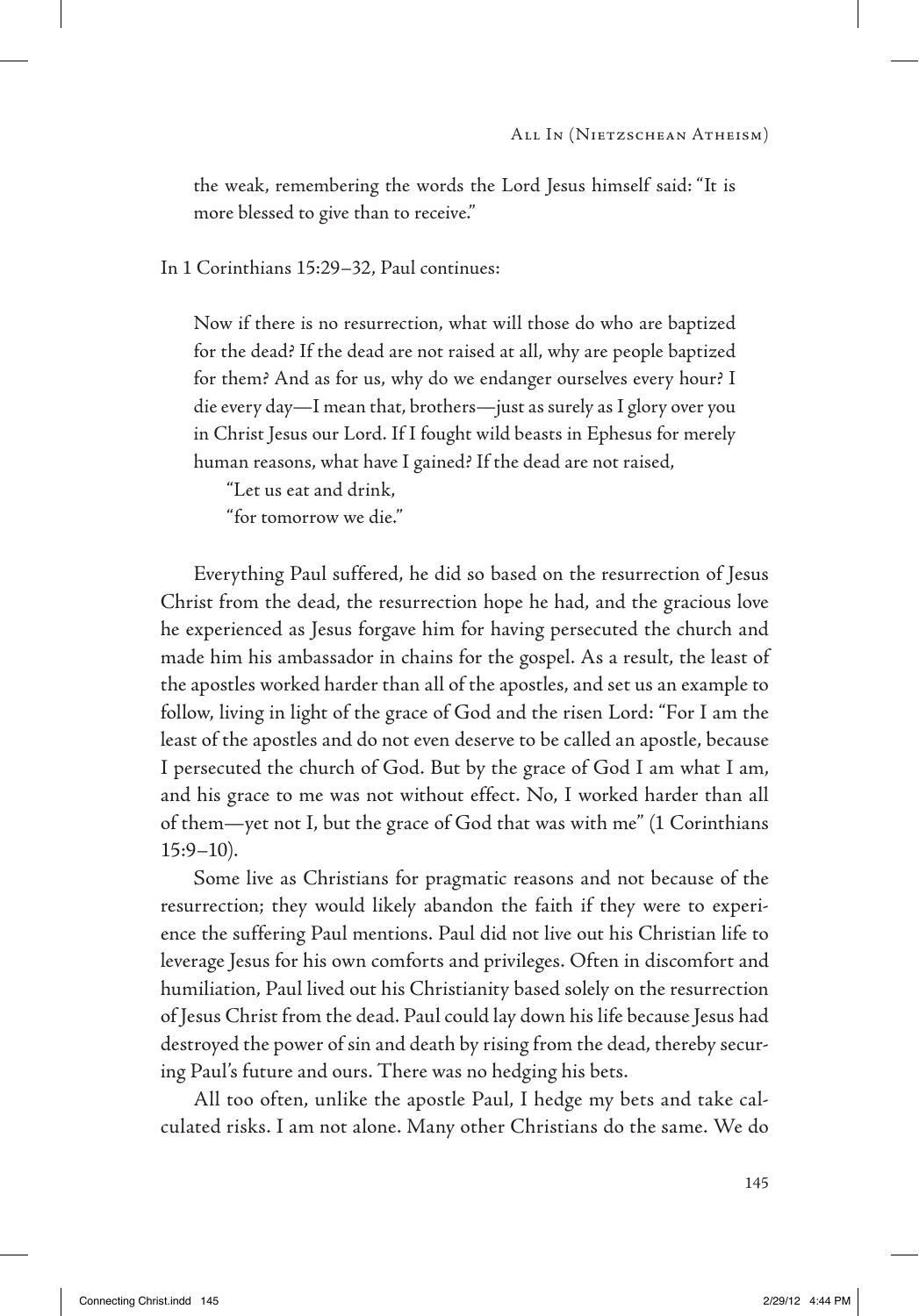not believe in Christianity because we believe it to be true, but because we need it to be true. We often use Christianity for its moral aims and ends, and for how it benefits us in other ways. But what happens when we find that the faith does not benefit but hurts us, and we no longer "need" it? When we hold on to the faith for pragmatic reasons, we are halfway toward abandoning it.

As a Christian, given my belief in the bodily resurrection of Jesus Christ from the dead, I should live as if Jesus' bodily resurrection matters. The bodily resurrection certainly mattered to the apostle Paul, and as a result he cut his ties to calculated risk and went for broke. If Jesus had not been raised and if the world will not be raised through him, Paul would conclude that his own life of costly sacrifice was a total waste (1 Corinthians 15:30–32). With confidence that Jesus rose from the dead and that he would one day be raised too, Paul lived a life of reckless abandon for Jesus and others.

I should live honestly by cutting my ties to self-preservation and selfadvancement and throw myself on the mercies of God to care for me while I care for others. After all, I believe that no matter what happens to me, he will raise me and secure me for eternity. My belief is grounded in a transcendent hope that intersects and transforms history.

This is one of the chief lines of demarcation between my beliefs and those of many atheists. My beliefs extend beyond this world order. While an atheist may hope in posterity or in the ideal of humanity, those ideals would perish in a nuclear holocaust that would wipe out humanity. I can hope in humanity even if it were to perish (and me with it) based on the conviction that Jesus will raise the dead. So I believe my hope in humanity is on much surer ground, and the basis for going all in for the sake of others is more credible. And yet I know atheists whose regard for human well-being surpasses my own. Without consideration of the logical basis for their practices, their authentic concern for their fellow humans humbles me. You may ask how they can humble me when they are not being consistent. They humble me by revealing to me my own inconsistency as they live out what I am called to do as a Christian—caring sacrificially for others by helping them up when they fall.

I am not sure I could say the same for their counterpart, Friedrich Nietzsche. For I am not at all convinced that Nietzsche's call for the individual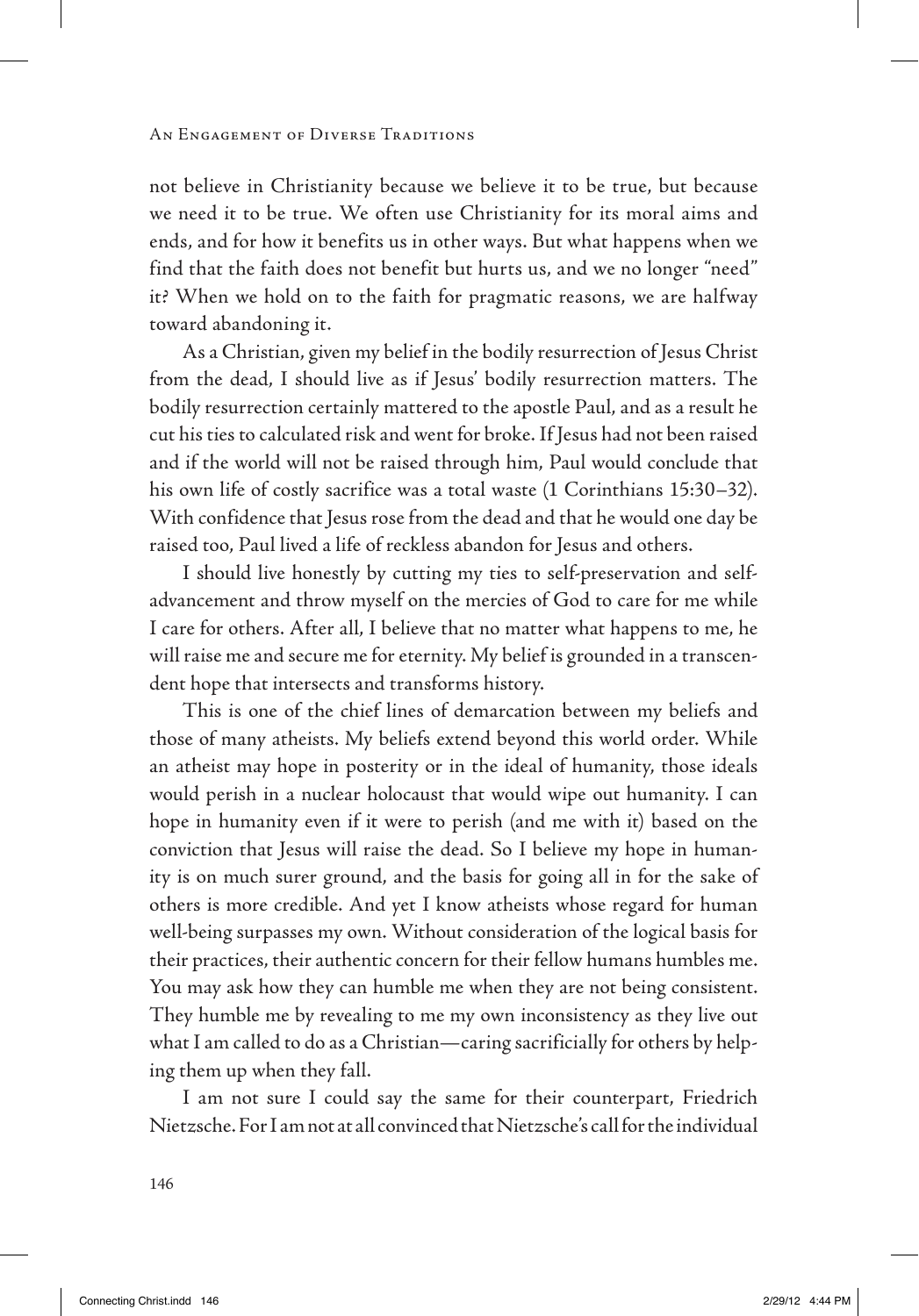to rise up to new heights as the superhuman (*Übermensch*) was really an affirmation of his fellow man. And still, at the very least, Nietzsche sought to live out his atheistic convictions. This atheist was no closet Christian.

Through his "Madman," Nietzsche proclaimed that God—ultimately the crucified God—is dead and that we have killed him.3 Nietzsche was troubled that after proclaiming to the masses that God is dead, and although people knew that the church was an imposter, they still lived as if nothing changed with this knowledge; business went on as usual.<sup>4</sup> For Nietzsche and his prophet Zarathustra, given that God is dead and we have killed him, we must see that we are the creators of our own destinies, including morals. There is no objective truth or goodness. There are only truths and moralities we create as expressions of our will to power, as matters of personal preference and taste.<sup>5</sup> Now, if this is so, if destiny and morality are our own creations based on our own tastes and preferences and will to power, what is to safeguard meaning and purpose and life itself? For as Dostoevsky said, "If there's no everlasting God, there's no such thing as virtue, and there's no need of it."6

Nietzsche's atheism was not coupled with naive, utopian optimism. He understood that nihilism and the denial of life were right around the corner, for if there is no God to ensure morals and life, we must ensure them by our own courageous activity and creativity. Nietzsche set forth the doctrine of eternal recurrence as an idea worthy of consideration in the attempt to affirm life in the face of nihilism. Eternal recurrence is an oppressive as well as liberating doctrine, for this teaching places ultimate responsibility on our shoulders. One version of eternal recurrence is that we will live this life over and over again for all eternity—an ancient and philosophically robust version of Bill Murray's movie *Groundhog Day*. 7 If we were to live in view of this idea, we would be sobered by its import: what we do at any given moment has eternally recurring implications. While fatalistic, it also suggests that all of what we do always matters and is full of meaning. Nietzsche presented the idea of eternal recurrence as a possible safeguard against nihilism and as an alternative to such Christian ideas as the existence of God, the immortality of the soul, and the judgment to come.

Nietzsche's philosophical program is not for the faint of heart. In comparing and contrasting Nietzsche and William James, one of the fathers of American pragmatism, Edward Craig writes,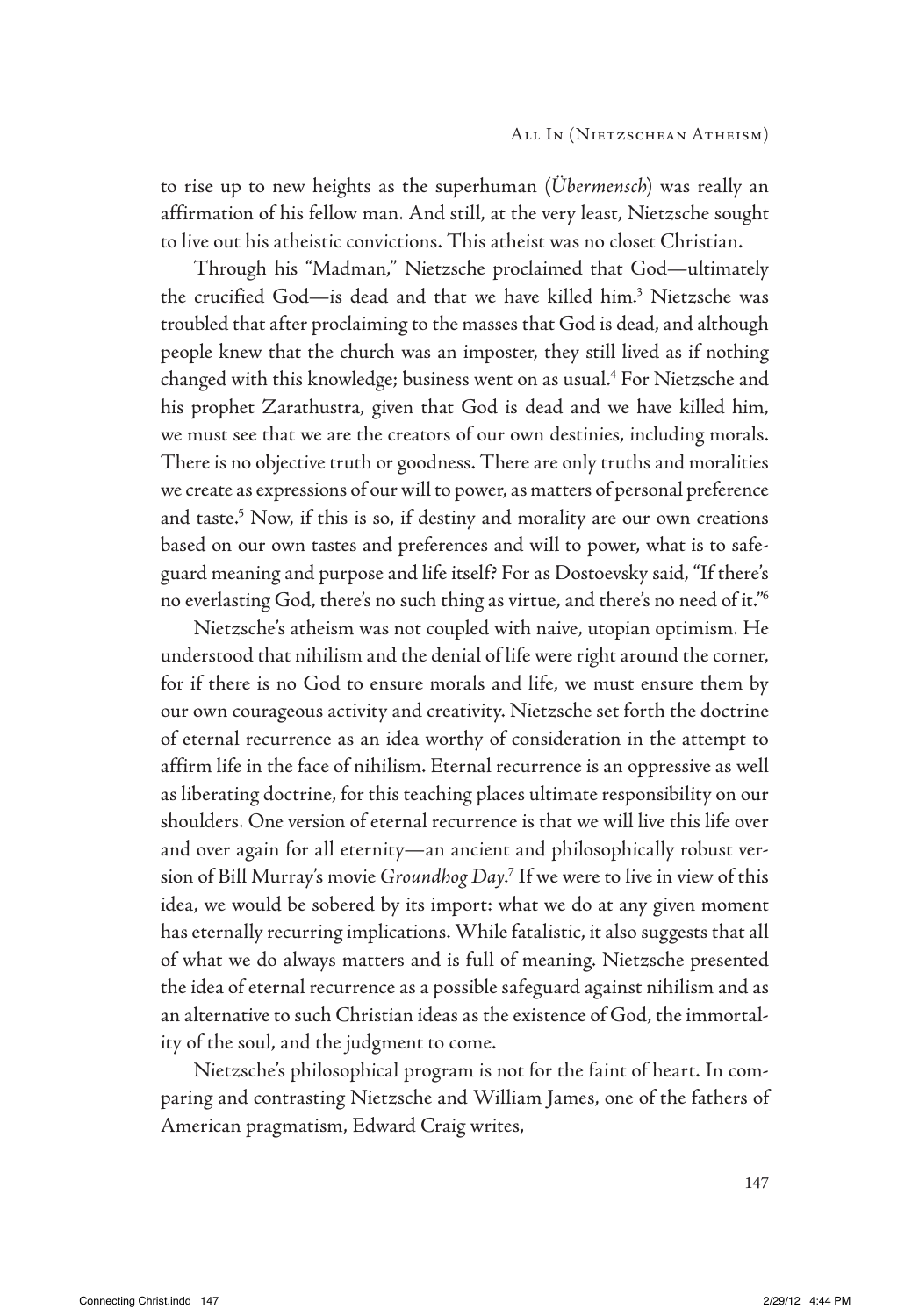James's writing exudes a certain easy confidence that Nietzsche altogether lacked and could never have approved. His optimism, where it is found, is hard-won and precarious. He feels very keenly something of which James shows little awareness and most certainly does not emphasise, that the realisation that a belief is held for pragmatic purposes is halfway to its abandonment. Where pragmatism enters, "Nihilism stands at the door," [taken from *Will to Power*, paragraph 1] and to accept nihilism and to overcome it calls for a degree of inner strength far beyond the normal. Hence the force of its competitors, as Nietzsche well knew.8

Like Nietzsche's philosophy, the apostle Paul's doctrine of the crucified and risen God was not for the faint of heart. Neither Nietzsche nor Paul was pragmatic. Pragmatism is not a good alternative to their radically consistent philosophies of life. It is not as personally demanding or as consistent as their views. I may well become nihilistic in my worldview if someday I were to conclude that Jesus did not rise from the dead, that the dead will not be raised, and that God does not exist. I might well follow the apostle Paul into nihilism apart from optimism if he and I were to conclude that these things are not true. For Paul at least, if Jesus has not been raised from the dead, we are the most pitiful of all people; if Jesus is not raised bodily from the dead, those of us claiming to follow Christ should eat, drink, and be merry for tomorrow we will die (1 Corinthians 15:12–34).

We Christians should not try to have our cake and eat it too. However, I find that we often do just this: we believe to the extent that we hedge our bets. We sit on the fence, believing in Christ not because we believe him to be the truth but because it helps us live moral and profitable lives according to Christian standards, including assisting us in raising our kids in a supposedly wholesome way. On my best nonpragmatic days I don't believe in Jesus because I need him to be true. On my best days I believe in him because I believe him to be the truth. However, I am of the conviction that many in the church believe in Jesus because he profits them emotionally, spiritually, and even materially. In other words, we often believe in him for pragmatic and naively optimistic reasons—something Paul would never do, just as Nietzsche would never hold to a belief for pragmatic reasons.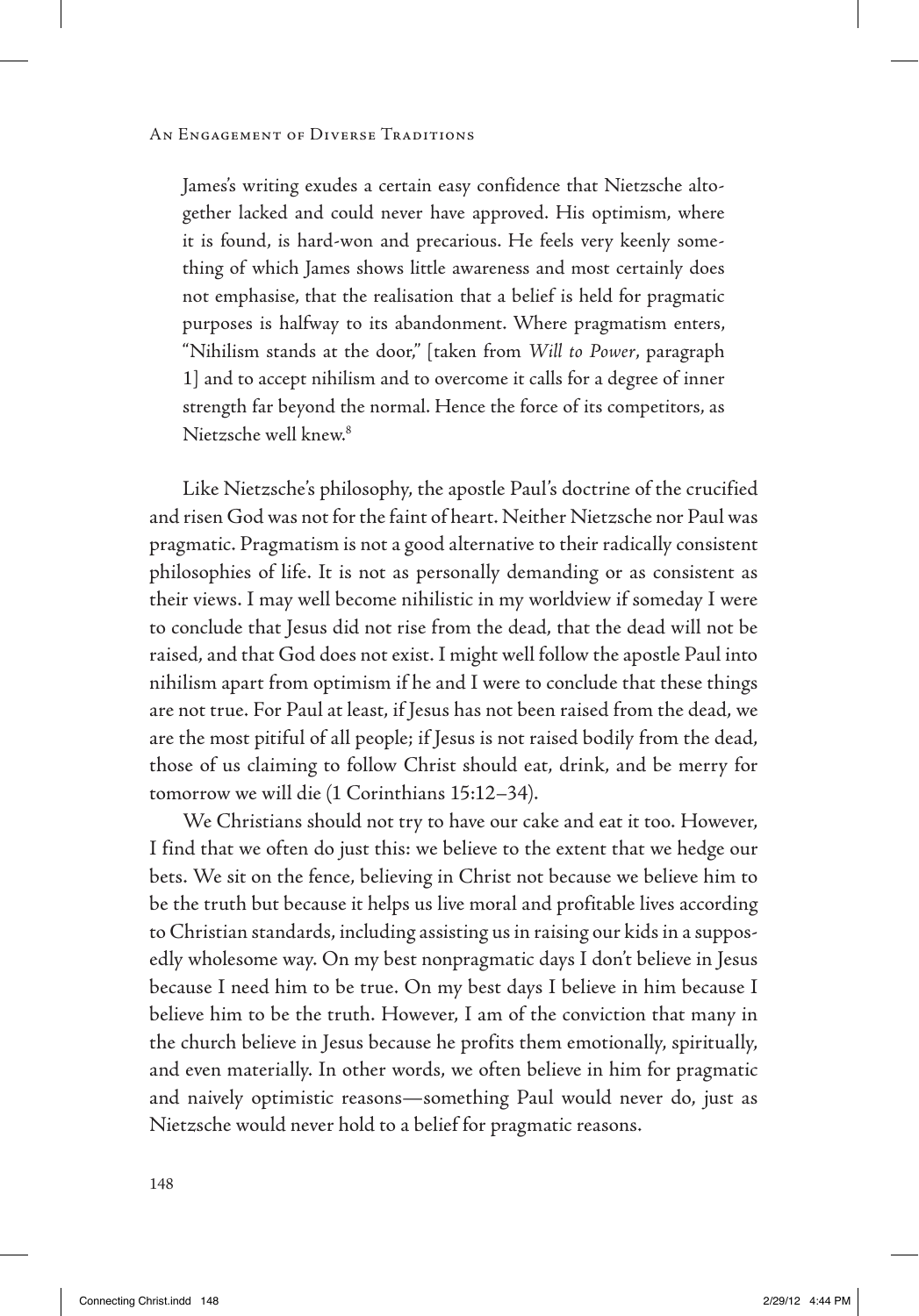Now, although Nietzsche could not be accused of espousing naive optimism, how does he not disregard certain forms of human life in view of his nontheistic affirmation of the will to power? While Nietzsche could affirm life through consideration of the idea of eternal recurrence, one must still ask, "Whose or which life?" To affirm life in all its particulars throughout history certainly does not lead us to differentiate good and bad. Are we endorsing all forms of the will to power of life? On this view do not good and evil blur into each other? Could not Nietzsche's atheistic model lead to the affirmation of certain forms of life at the expense of others, to the advance of the strong at the expense of the weak? For if our identity and meaningfulness are bound up with our own acts of creativity—and those alone—must we not impose our will on our surroundings and other people? If the world and everything in it is simply the playing field for our own creative exploits, does not the end of exercising the will to power justify the means?

At least Nietzsche was creative. In place of his creativity, many of us have moved toward consumerism and moral mediocrity. It is not always the most creative who are most valuable and who win today; sometimes it is those who consume the most and who get by at the least cost to themselves. We have replaced rigor and moral excellence and creativity with compulsive consumption and moral mediocrity. In one sense many of us in the church have no trouble believing in Jesus for a life of prosperity in the here and now, eating and drinking as much as we can and trying to put off as long as possible the day when we will die and stand before God. Nietzsche knew what he rejected, whereas we Christians often reject with our lives what we believe but do not understand.

Nietzsche rejected the apostle Paul's doctrine of the crucified God (1 Corinthians 1), considering Paul's religion the most harmful teaching ever taught. He believed it kept humanity from rising to new heights because it esteemed the weak, the despised, and the herd. Here is what Nietzsche says in his book *The Antichrist*:

The Christian movement, as a European movement, has been from the start a collective movement of the dross and refuse elements of every kind (these want to get power through Christianity). It does *not* express the decline of a race, it is an aggregate of forms of decadence of locking together and seeking each other out from everywhere. It is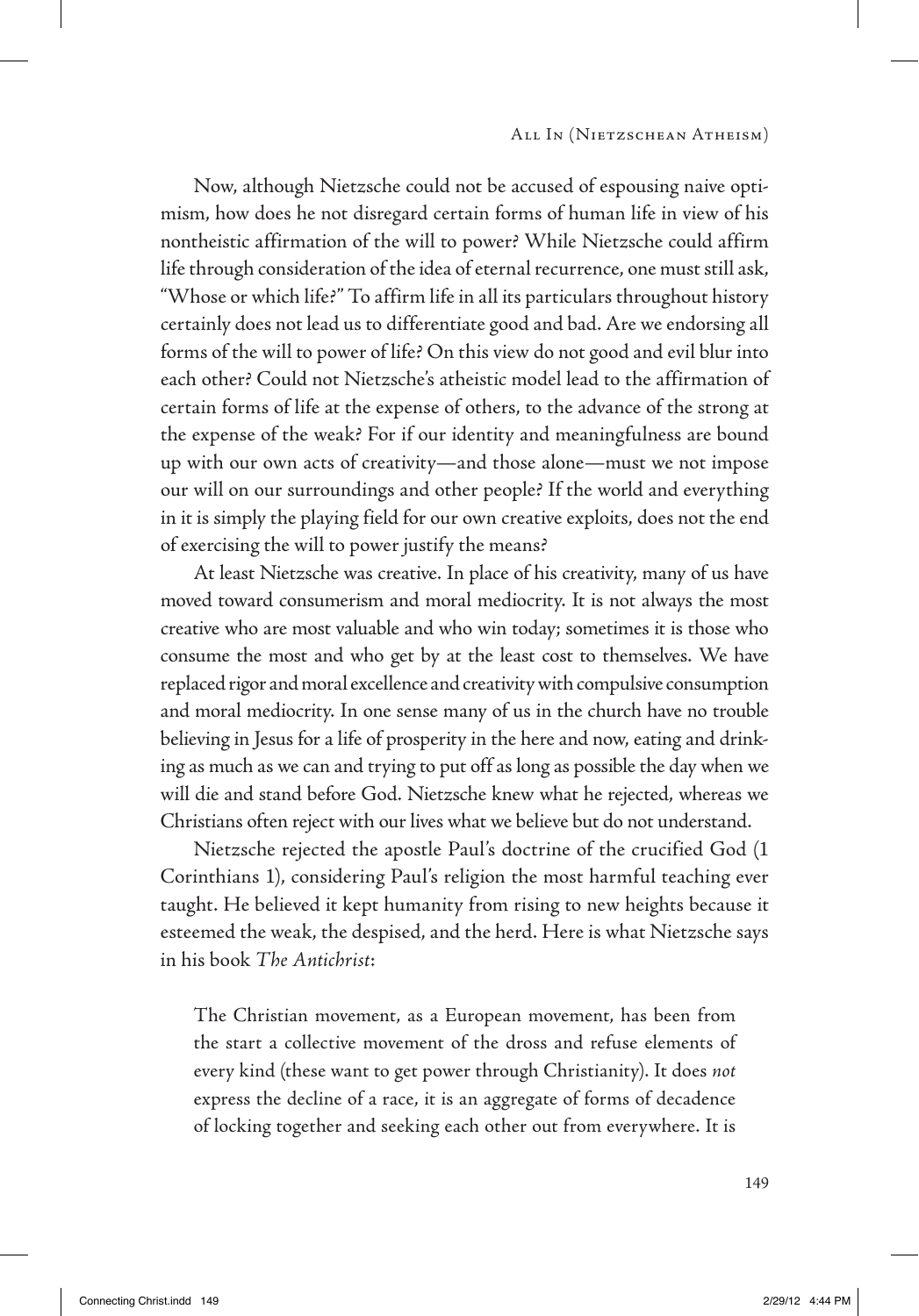*not*, as is supposed, the corruption of antiquity itself, of *noble* antiquity, that made Christianity possible. The scholarly idiocy which upholds such ideas even today cannot be contradicted harshly enough. At the very time when the sick, corrupt chandala strata in the whole *imperium* adopted Christianity, the *opposite type*, nobility, was present in its most beautiful and most mature form. The great number became master; the democratism of the Christian instinct *triumphed*. Christianity was not "national," not a function of a race—it turned to every kind of man who was disinherited by life, it had its allies everywhere. At the bottom of Christianity is the rancor of the sick, instinct directed *against* the healthy, *against* health itself. Everything that has turned out well, everything that is proud and prankish, beauty above all, hurts its ears and eyes. Once more I recall the inestimable words of Paul: "The *weak* things of the world, the *foolish* things of the world, the *base* and *despised* things of the world hath God chosen." This was the formula: *in hoc signo* decadence triumphed.

*God on the cross*—are the horrible secret thoughts behind this symbol not understood yet? All that suffers, all that is nailed to the cross, is *divine*. All of us are nailed to the cross, consequently *we* are divine. We alone are divine. Christianity was a victory, a nobler outlook perished of it—Christianity has been the greatest misfortune of mankind so far.9

Karl Barth contends that Nietzsche understood Christianity better than most if not all its defenders and the rest of its critics in the nineteenth century. Nietzsche understood what Christianity is about at its core— Christ as the Neighbor, who cares for the downtrodden, the weak, the despised.10 In place of the crucified God, whom, according to Nietzsche, Paul "created" and proclaimed, Nietzsche put forth Dionysius and his prophet Zarathustra—which are really one and the same.<sup>11</sup> In fact, they are realized in Nietzsche himself. They stand opposed to Paul's crucified God.

It should be made clear that in Nietzsche's later works, Dionysius is not the god of pagan revelry and debauchery of ancient Greek culture but the iconic figure who embraces life in all its terror and tragedy. Dionysius and Zarathustra are those who embrace the tragedy bound up with soaring to the mountain heights of azure isolation, despising the herd mentality,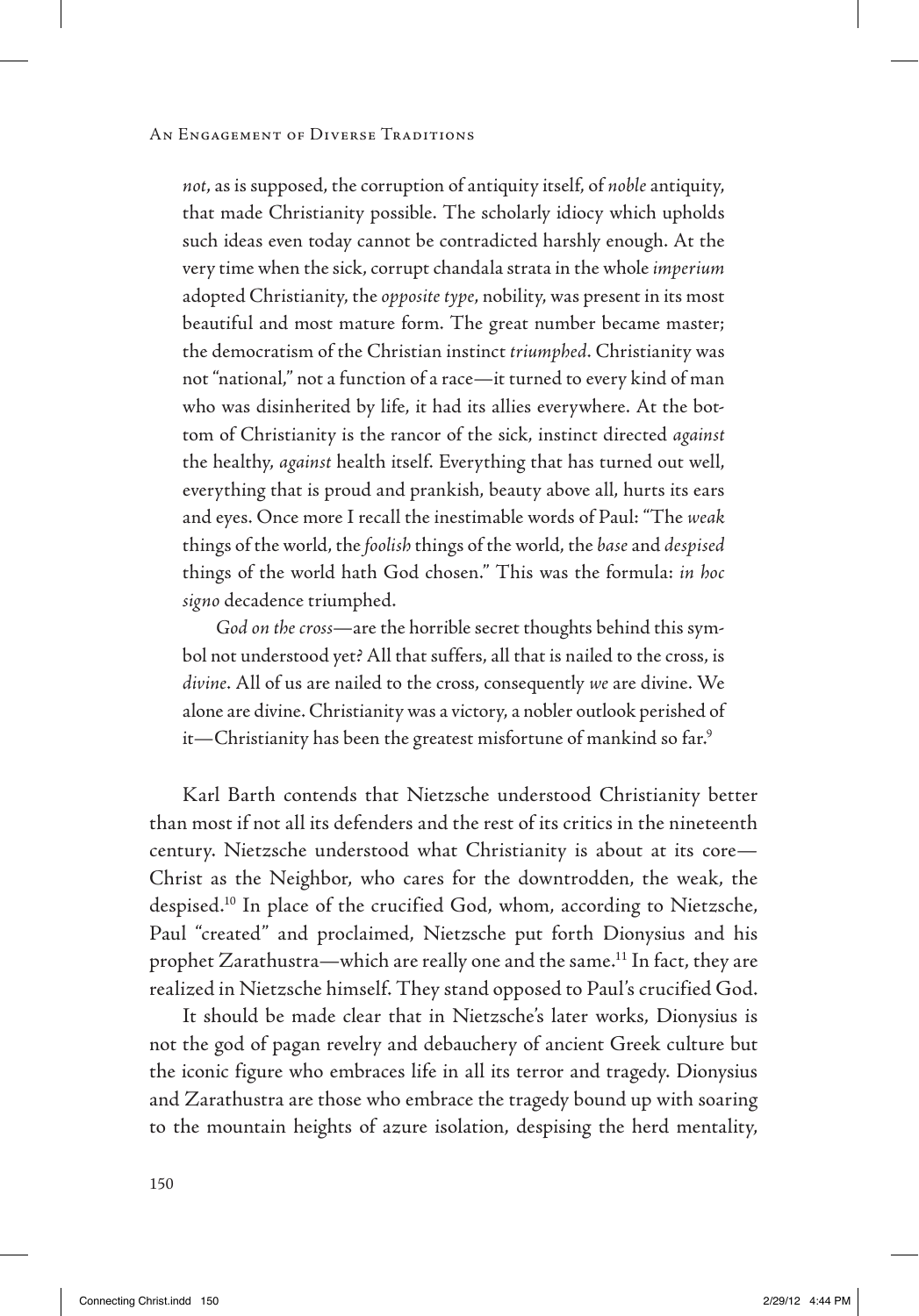the democratic spirit, and care for the weak, which, as Nietzsche sees it, is bound up with a world-negating escapist outlook.

Walter Kaufmann argues that in *Ecce Homo*, Dionysius epitomizes for Nietzsche the heroic figure who embraces a tragic existence:

Looking for a pre-Christian, Greek symbol that he might oppose to "the Crucified," Nietzsche found Dionysius. His "Dionysius" is neither the god of the ancient Dionysian festivals nor the god Nietzsche had played off against Apollo in *The Birth of Tragedy*, although he does, of course, bear some of the features of both. In the later works of Nietzsche, "Dionysius" is no longer the spirit of unrestrained passion, but the symbol of the affirmation of life with all its suffering and terror. "The problem," Nietzsche explained in a note that was later included in the posthumous *Will to Power* (section 1052), "is that of the meaning of suffering: whether a Christian meaning or a tragic meaning. . . . The tragic man affirms even the harshest suffering." And *Ecce Homo* is, not least of all, Nietzsche's final affirmation of his own cruel life.12

In the end Nietzsche and Paul present opposing views of suffering, meaning, and life. While Nietzsche affirms tragedy and suffering, he rejects the view that we ascend by suffering and dying. For him we suffer and die as we ascend. Greatness involves the willingness to go it alone and experience loneliness and the tormenting pain of the pursuit of excellence, forsaking the comforts of the herd. For many of us in consumer Christianity, we ascend by affirming our base passions and by avoiding suffering and tragedy. Against this backdrop those atheists who affirm Nietzsche in principle yet fail to follow through on his logic and, instead, sacrifice themselves by raising up the weak and foolish come much closer than the nominal church and I do to reflecting Paul's Jesus. Having said that, they are inconsistent; they are not cutting off all ties to a Christian worldview.

These Nietzschean-affirming atheists need to go all in and cut off all ties to Christian philanthropic forms and follow Nietzsche's Dionysius. So, too, the nominal church and I need to count the cost and move beyond hedging our bets and die to Dionysius and follow Paul's Jesus. I don't want to settle for a version of Pascal's wager, betting that it is best to side with Paul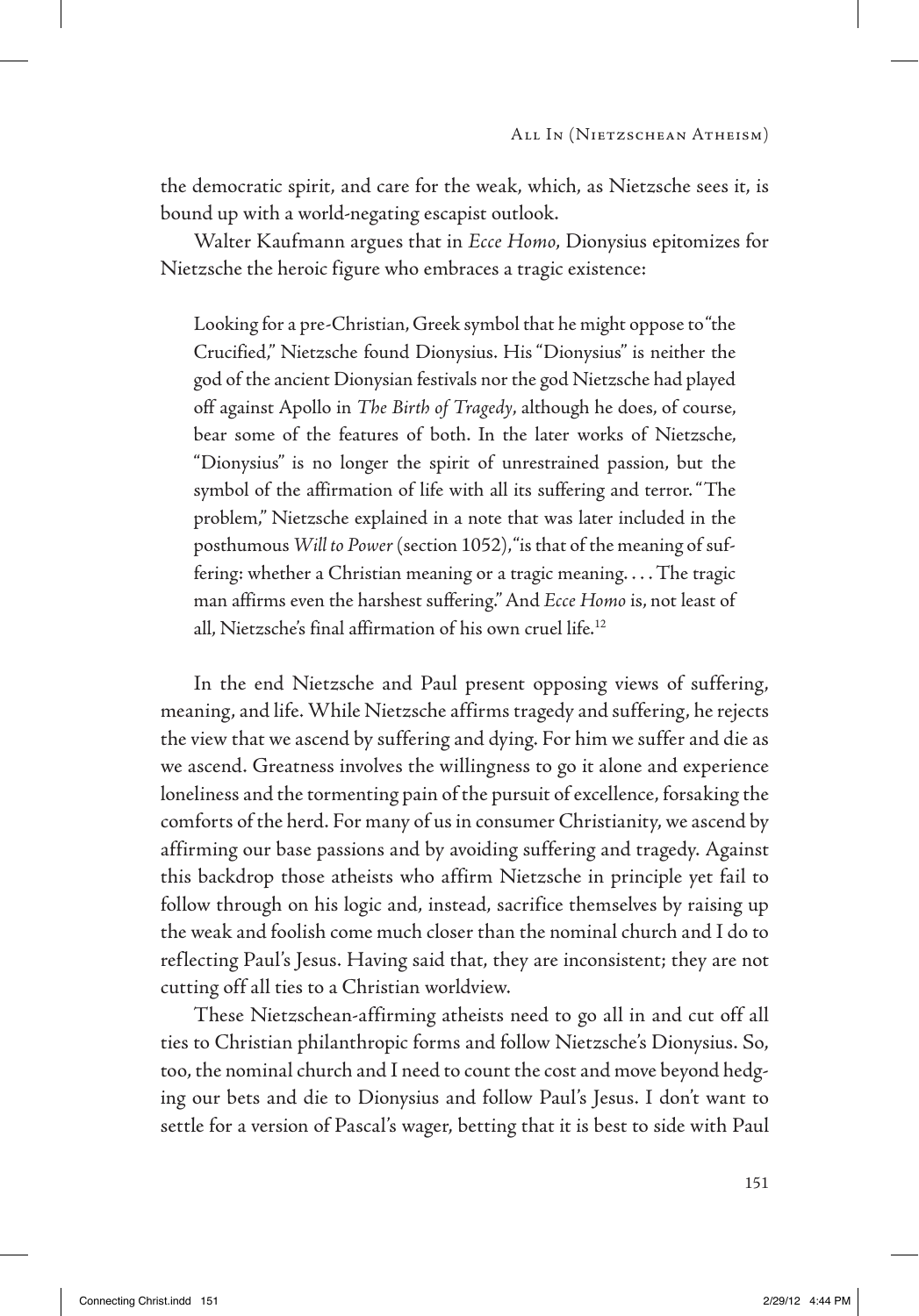rather than with Nietzsche, given that we gain or lose much if Paul is correct (eternal rewards or punishments) and gain or lose nothing if Nietzsche is. I need to wager that the best life is lived based not on quantitative rewards or punishments but on the reward of loving my neighbor and living authentically before God because God has laid down his life so that I can truly live.

We Christians can die to our unbridled passions and our compartmentalization of the faith (bound up with comfort and privilege) because Jesus died to affirm life—our lives. We Christians can be truly for God and for our neighbors—secularist, atheist, and theist alike—becoming truly worldaffirming rather than world-negating, laying down our lives for others, especially the downtrodden, because of Jesus' loving sacrifice for true life. Jesus' life of sacrificial love makes it possible for me to go all in and live out authentic faith, laying down my life for the weak and despised.

I am grateful to God for Jesus. I am also thankful to God for Nietzsche. Sometimes the worst enemies of the Christian faith are our best friends. His own brutal honesty, consistency, courage, and logic help me come to terms with my faith and move me to struggle to go all in and be broken for my neighbor in need, as his "adversary" the apostle Paul did.

### Christian Consistency

While I am thankful for Nietzsche's consistent and courageous logic, I am even more thankful for a modern-day Paul—Paul Isihara. I want to share the story of his care for my family and me when we were in great need, for we are concerned not simply for logic but for life itself. Paul did not hedge his bets with my family and me, but he lived in view of the apostle Paul's crucified God, sacrificially caring for us—the lowly and despised. Though a math professor by trade, and the son of a famous physicist, he didn't use calculations at all. Or, to be more accurate, he used Christ's kingdom calculations. My family and I were Nietzschean dross and refuse at the time. Having been overseas, we suddenly had to return to the States without work or a place to live. Paul let us use his suburban home and his car, and he even paid for our utilities until we were back on our feet. At the time Paul lived in an apartment in the inner city of Chicago, working in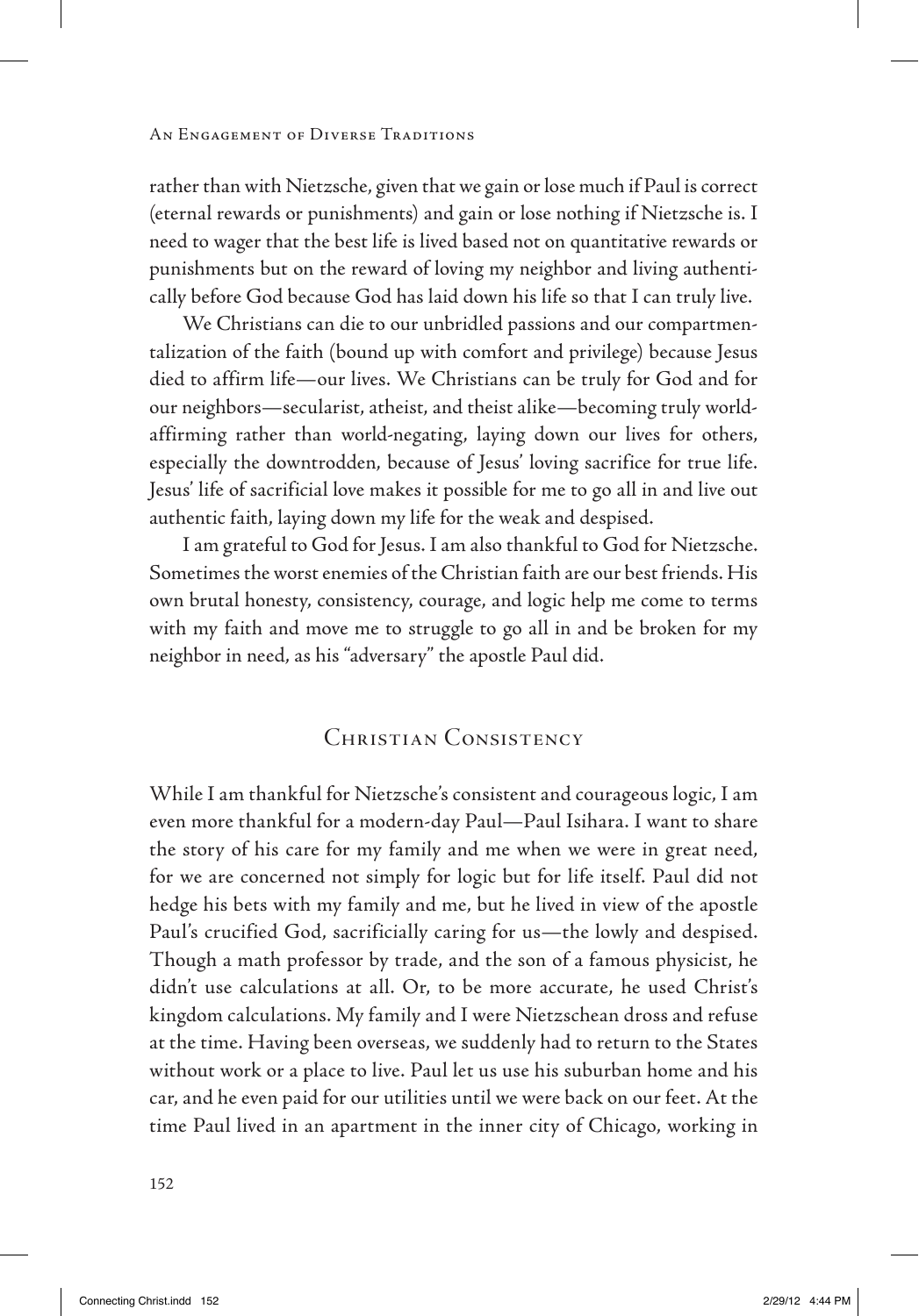a community development project among the poor and commuting to the suburbs to teach at his college. As he gave to us, he also gave to others. He made this his life's ambition—he still does.

Paul never expected for us or the others he would take into his home from time to time to pay him back. No doubt such care hurt him professionally, for it is very difficult to advance one's career when helping others not fall through the cracks. Coupled with others, we did more than tax and inconvenience his life, career, and bank account; we turned his ascent into a descent. But that was what he was about; following his Lord, Paul carried his cross. I am not sure I would ever do the same, for I value comforts, convenience, and privileged status; but with the inspiration of Paul's life, I might. Paul shows me up, but even more important, he shows me how to live a more noble way.

Certainly I could mention other Christians who lived by heavenly calculations that involved great risk to themselves by caring for the distressed—Christians such as St. Francis of Assisi, who abandoned his father's wealth for his heavenly Father's kingdom to father those orphaned by society, or William Wilberforce, who sacrificed his body and his career to free slaves and transform morals in the British empire, or Mother Teresa, who laid down her life daily to touch the untouchables in India's ghettos. But I would rather talk of Paul Isihara—my own St. Francis right here in the States—because at the time of our return to this country, my family and I were the ones in need. We were the ones in danger of falling through society's cracks and in need of a helping hand, not able to pick ourselves up by our own bootstraps. If it had been up to Nietzsche, God might not have been the only one who died; we might have too. Nietzsche's doctrine is for the strong and superhuman, and there are times when I have been all too weak and all too human. Now the philosophically alive question before me is: Will I do for others what Paul Isihara did for me, going all in?

### Nietzschean Atheist Consistency

While I don't believe Hitler's appropriation of Nietzsche's superhuman concept would have pleased Nietzsche in the slightest, I do believe there is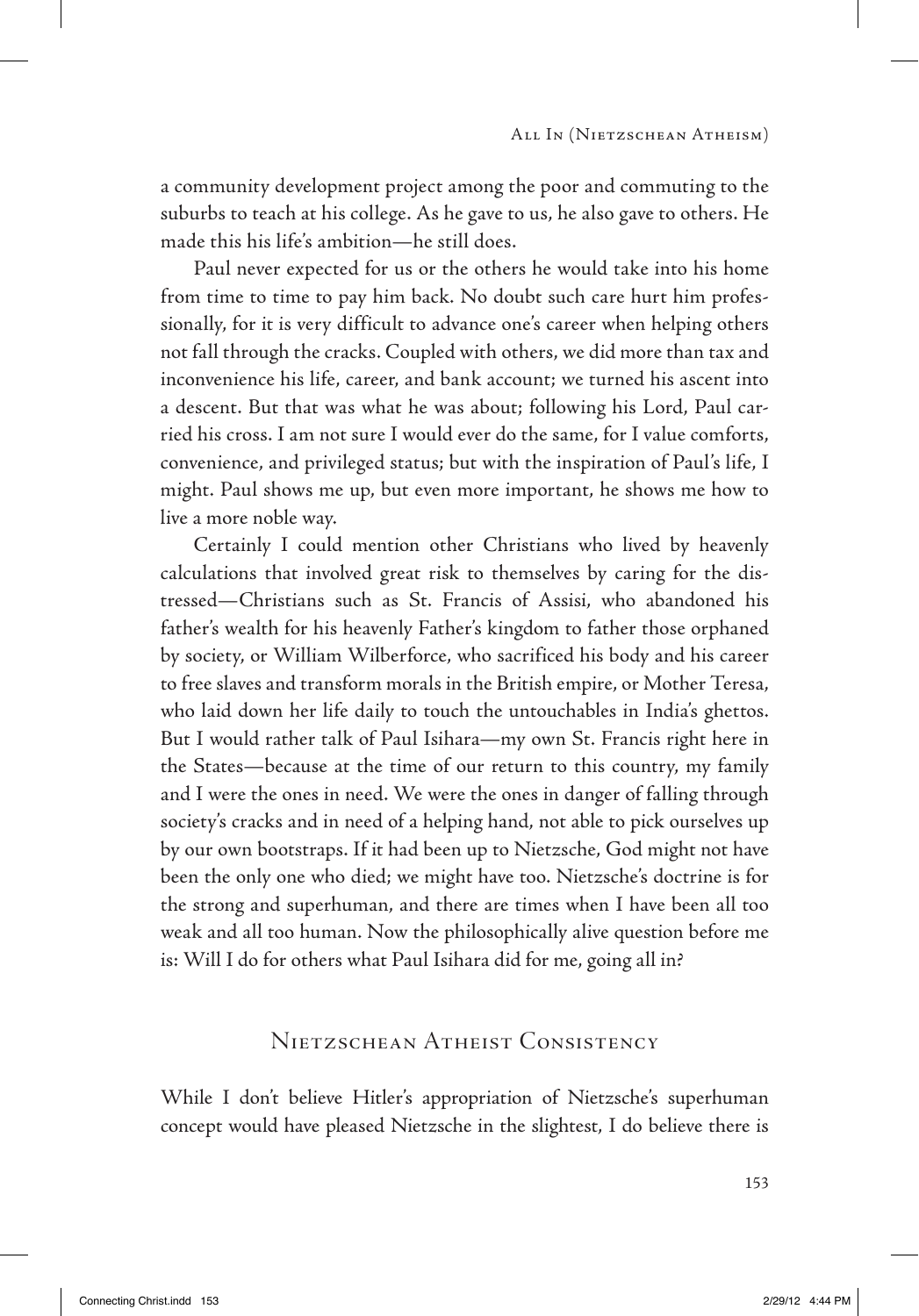nothing in Nietzsche's thought to guard against Hitler's emergence in one form or another.<sup>13</sup> There is certainly nothing in Nietzsche's thought that would give rise to a Mother Teresa or Paul Isihara. They can give sacrificially to their downtrodden neighbors because Christ has risked everything to secure for them life eternal. But if God is dead, and we were the ones who killed him because we no longer need him, how can we not take matters into our own hands to guard against meaninglessness? We must continue imposing our will on our surroundings, continue creating, and continue taking because nothing is given to us.

There is no place for Nietzsche-affirming atheists to live like closet Christians. If Nietzsche's brutal calculus is right, the well-meaning atheist philanthropist cannot exhort us based on a universal, ethical argument or pragmatics that we should care for our downtrodden neighbors by helping them up. Rather the Nietzschean formula dictates that we should leave them to fend for themselves if we truly care that humanity ascends to new heights. On Nietzschean grounds we can never rest but must continue to ascend by continuing to create meaning by imposing our wills; otherwise, we will cease to be, for it is only our own creative action that safeguards meaningful existence. There is no rest on this model and no naive utopian optimism, just precarious life and dangerous logic.14

So will I go all in and do for others what the crucified God and his servant/my friend Paul have done for me? Or will I live by nominal Christianity or by Nietzschean consistency? Hopefully I will choose the former and reject the latter two options. Hopefully the atheist who has affirmed Nietzsche's "God is dead" doctrine and his rejection of the crucified God will go all in with his beliefs or, better yet, come to embrace Paul's crucified God. To me, to scorn nominal Christianity and die to myself in view of the crucified and risen God is a risk well worth taking. Will fellow Christians and Nietzschean atheists go all in and do the same?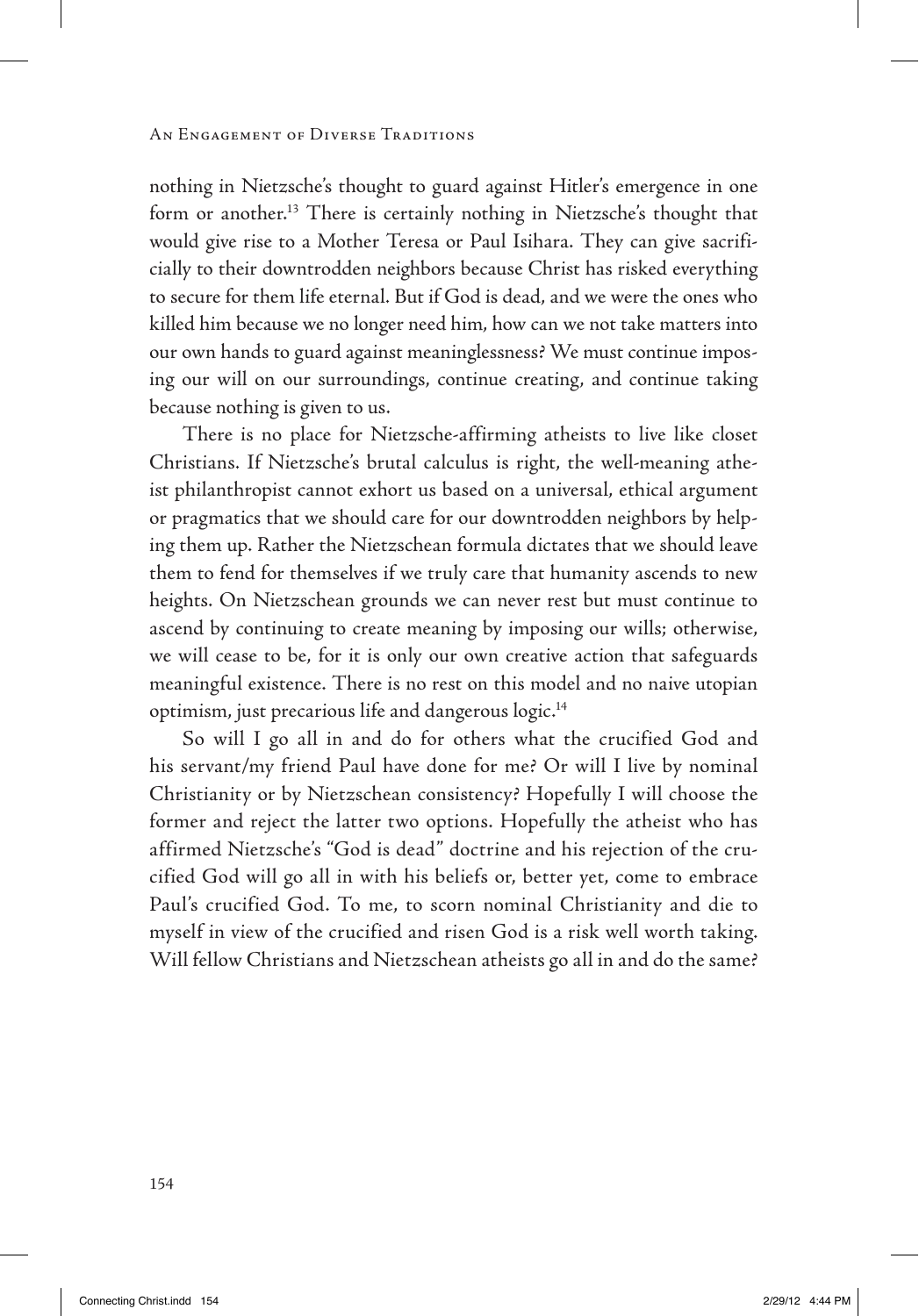### CHAPTeR 25

# Responses to "All In"

### *Thomas W. Clark*

Image in "All In" to act in accordance with our worldviews. He makes<br>many good points, but atheists (more broadly, naturalists) need not appreciate the opportunity to comment on Paul Louis Metzger's challenge in "All In" to act in accordance with our worldviews. He makes follow Nietzsche in abandoning conventional morality to live consistently with the claim that God is dead. Absent God, morality survives in us.

He is right that pragmatic grounds for belief are insufficient. We want to know what's true independent of what it might benefit us to believe, otherwise we might well deceive ourselves. This means putting epistemology first: What constitutes reliable grounds for belief? Theism and naturalism differ in their epistemic commitments, and from there diverge in their claims about the world.

Naturalists believe, on the basis of empiricism, that there is likely nothing supernatural, so no extra-natural foundations for morality exist. Instead, we find our moral instincts to be just that: hardwired dispositions for fairness, reciprocity, caring for the young and helpless, not inflicting unnecessary harm, and other naturally selected other-regarding propensities that make